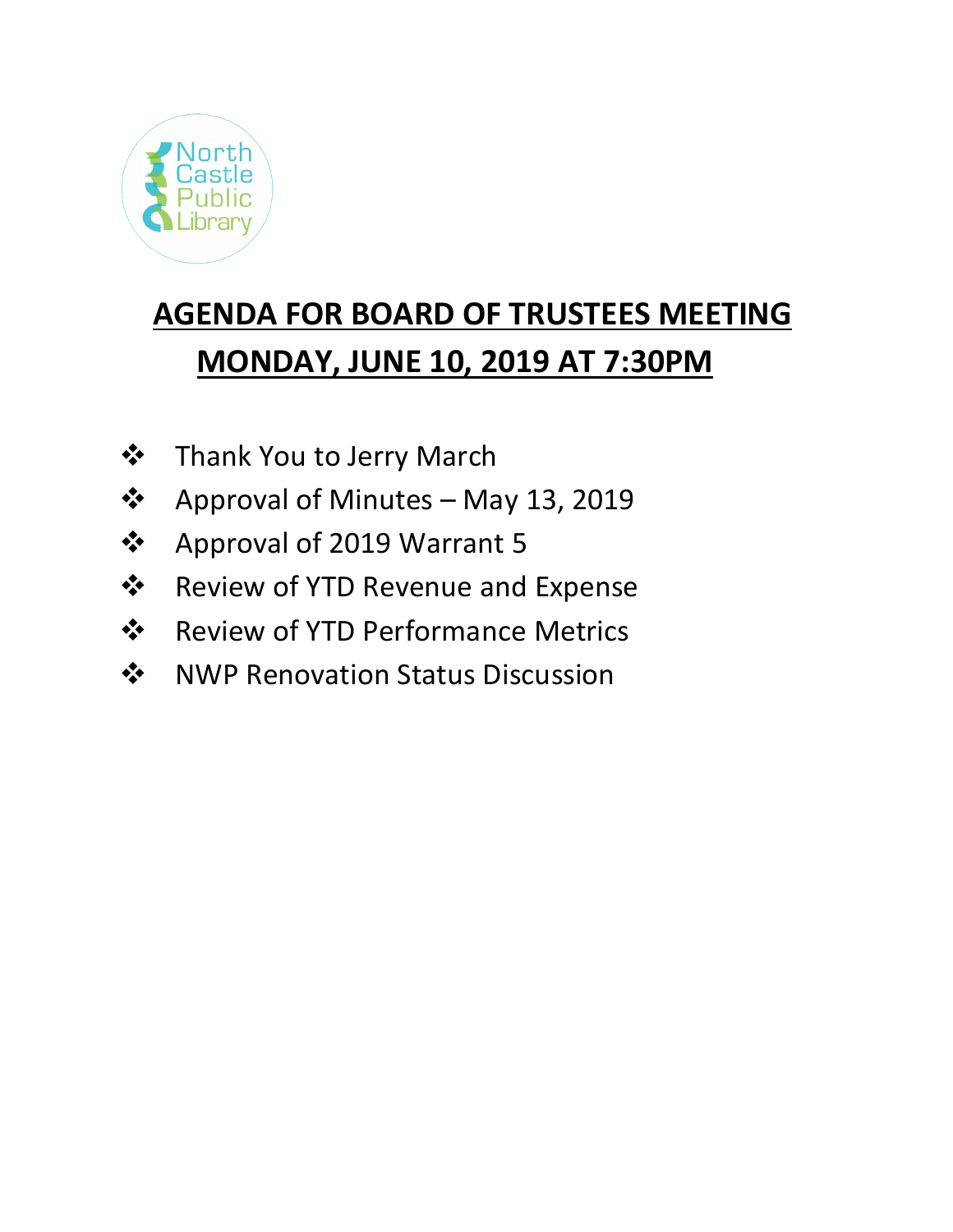## **North Castle Public Library**

### **Library Board of Trustees Minutes - June 10, 2019**

Sean Ryan called meeting to order at 7:36 PM

#### **In attendance:**

**Trustees:** Lisa Meyer Chorne, Jeanne Lapsker, Stephanie Paul, Scott Stopnik and Sean Ryan

**Library:** Edie Martimucci

**Town:** Steve D'Angelo

**Guests:** Jerry and Mary March

#### **Key Votes/Review** -

- **Approval of the Minutes for the May 13, 2019 NCPL Board of Trustees meeting** - Jeanne made the motion to approve the minutes and Stephanie seconded. All were in favor.
- **Thank you to Jerry March for his ten years of service with the NCPL Board of Trustees** - The Trustees expressed their gratitude to Jerry for his exemplary years of service, and for the many outstanding contributions he made to the library throughout his tenure.
- **Approval of NCPL Warrant 5 (AP GL Report)** The warrant process has been changed for the library. The library warrant will now be processed twice a month as a part of the town warrant. This month AP GL includes only half of the library's expenses for May. The difference will be reconciled next month. Total expenses in 2019 Warrant 5 are \$8,135.20 of which the Friends are paying \$889.84. Thank you, Friends for your continued support!!! Scott Stopnik has reviewed all invoices in this warrant and supports its approval. Thank you, Scott!!! Thanks also to Abbas Sura and Patrick Ricci for their financial support of NCPL!!! Jeanne made the motion to approve and Lisa seconded. All were in favor.
- **Review of NCPL 2019 YTD Revenue & Expense Reports** (in two formats thru June 6, 2019). YTD 2019 NCPL financials are as expected and remain strong.